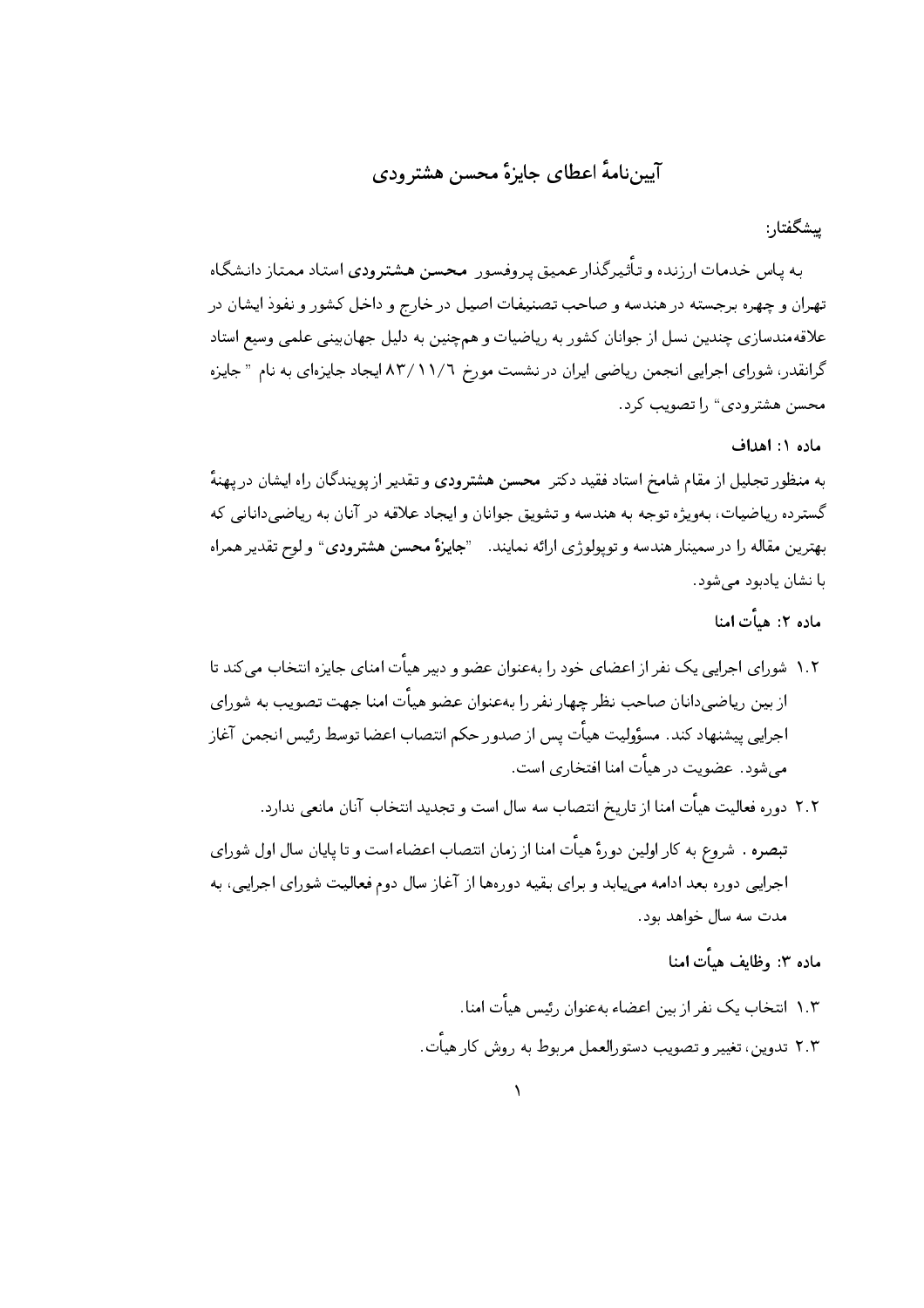- ۳.۳ تلاش برای تأمین هزینهها، تقویت بنیه مالی جایزه از طریق ارتباط با اشخاص حقیقی و حقوقی و ترغیب آنان برای کمک به تداوم اعطای جایزه و تعالی آن.
	- ۴.۳ تعیین معیارها و امتیازبندیهای لازم جهت انتخاب افراد شایسته برای دریافت جایزه.
		- ۵.۳ تعیین نوع، زمان و نحوه اعطای جایزه.
			- ٦.٣ تدوين و تصويب فرمهاي لازم.
		- ۷.۳ برآورد هزینهها و ارایهٔ آن به شورای اجرایی جهت صدور دستور پرداخت.
		- ٨.٢ انجام هر اقدام لازم ديگر با توجه به مفاد اساسنامه انجمن و اين آيين نامه.

ماده ۴: روش انتخاب واجدین شرایط

۱.۴ پس از برگزاری سمینار هندسه و توپولوژی هیأت امنا از کمیته علمی سمینار درخواست می نماید که پنج مقالهٔ برتر ارائه شده در سمینار را بر اساس معیارهای تعیین شده توسط هیأت امناء معرفی و متن كامل مقالات را به دبیرخانهٔ انجمن ارسال نماید.

تبصره: ریاضیدانان ایرانی می توانند مقالهٔ خود را در زمینهٔ هندسه و توپولوژی برای دریافت جایزه از طریق ارسال آن به سمینار نامزد کنند تا توسط کمیته علمی بررسی شود. در صورتی که مقاله قبلاً انتشار یافته باشد، چاپ خلاصه مبسوط آن در گزارش سمینار ضروری است.

۲.۴ هیأت امناء پس از بررسی مقالات ارسال شده و در صورت لزوم با استفاده از نظر داوران، برندگان جایزه و میزان آن را تعیین و نتیجه را به شورای اجرایی اعلام می کند که پس از تأیید شورای اجرايبي در جلسه افتتاحيه كنفرانس بعدى سالانه انجمن رياضبي ايران جايزه تعيين شده ولوح تقديري كه توسط رئيس انجمن و رئيس هيأت امناء جايزه امضا مي شود و ممهور به مهر انجمن می باشد، همراه با نشان یادبود به برندگان اهدا می شود.

ماده ۵: امور مالي

۱.۵ حساب کوتاهمدت شمارهٔ ۲۹٦۲۲۵۷۳۸ نزد بانک تجارت شعبه کریمخان زند غربی با کد ۳۷ ه به نام انجمن ریاضی ایران افتتاح شده است که به جایزه محسن هشترودی تعلق دارد. وجوهی که اشخاص حقیقی و حقوقی جهت اهدای این جایزه اختصاص میدهند، در این حساب ذخیره مىشوند.